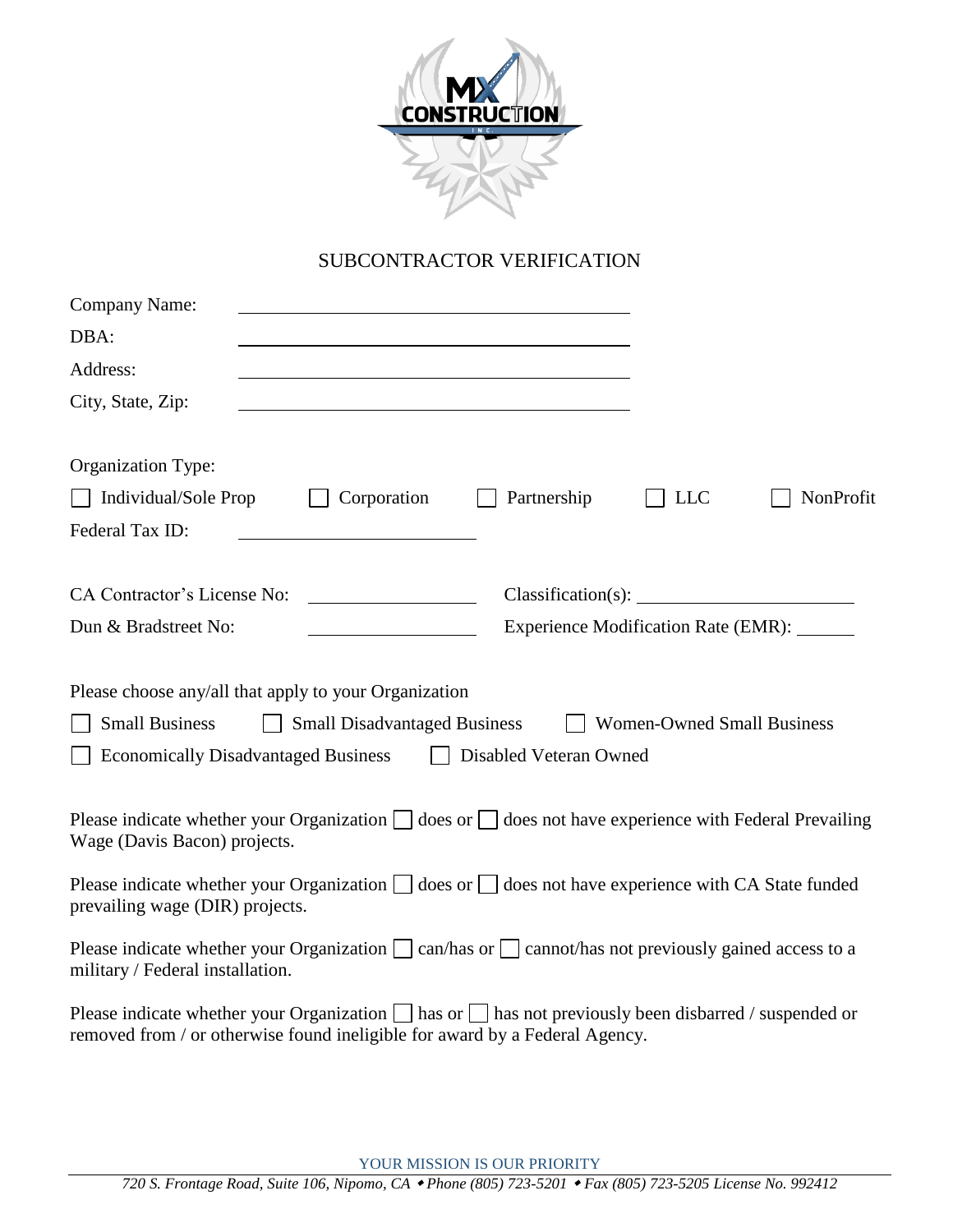

Please indicate which areas your Organization is willing/able to perform work in: